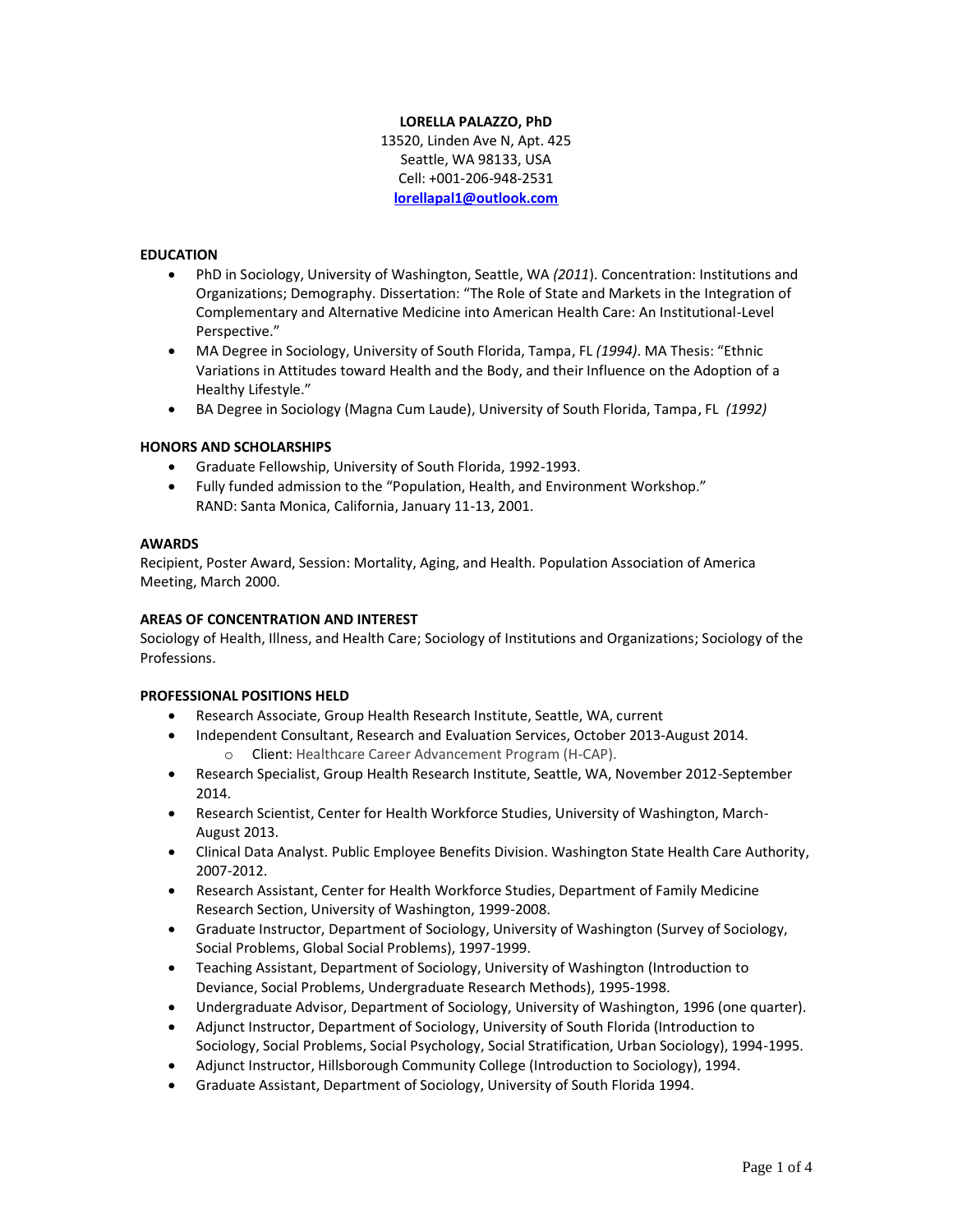Graduate Instructor, Department of Sociology, University of South Florida (Social Problems), 1993-1994.

## **PROFESSIONAL ASSOCIATION MEMBERSHIP**

American Sociological Association (Medical Sociology section).

### **PUBLICATIONS**

- Skillman Susan M, **Lorella Palazzo**, L. Gary Hart and David Keepnews. The characteristics of registered nurses whose licenses expire: why they leave nursing and implications for retention and re-entry. Nurs Econ. May-Jun 2010; 28(3):181-189.
- Skillman, Susan M., **Lorella Palazzo**, David Keepnews, and L.Gary Hart. 2006. "Characteristics of Registered Nurses in Rural vs. Urban Areas: Implications for Strategies to Alleviate Nursing Shortages in the United States". *Journal of Rural Health* 22 Spring (2):151-157.
- **Palazzo, Lorella**, Avery Guest, and Gunnar Almgren. 2003. Economic Distress and Cause of Death Patterns for Black and Non-Black Men in Chicago, 1990: Reconsidering the Relevance of Classic Epidemiological Transition Theory. *Social Biology*. Spring-Summer; 50(1-2): 102-26.
- Grumbach, Kevin; Hart, L. Gary; Mertz, Elizabeth; Coffman, Janet; and **Palazzo**, **Lorella**. 2003. Who is Caring for the Underserved? A Comparison of Primary Care Physicians and Non-physician Clinicians. *Annals of Family Medicine* 1(2): 97-104.
- Larson, Eric H., **Lorella Palazzo**, Bobbi Berkowitz, Michael J. Pirani, and L. Gary Hart. 2003. The contribution of Nurse Practitioners and Physician Assistants to generalist care in Washington State. *Health Services Review* 38(4): 1033-1050.
- Kleiman, Michael B., Nancy Ramsey, and **Lorella Palazzo**. 1996. Public Confidence in Religious Leaders: A Perspective from Secularization Theory. *Review of Religious Research,* 38:79-87.
- **Palazzo, Lorella**. 1993. Review Essay. *Visual Studies* (formerly *Visual Sociology)*, 8:70-74

## **WORKING PAPERS/REPORTS**

- Paul A. Fishman, **Lorella Palazzo** and Kelly Hansen for the GHRI Value Metrics Program, "Rapid Molecular Clonal Diagnostic of E. coli Uropathogens." An Innovation Program of the Group Health Foundation Report to the Group Health Foundation, April, 2015
- Paul A. Fishman, **Lorella Palazzo** and Kelly Hansen for the GHRI Value Metrics Program, "Pharmacy Network New Member Program – a Pilot to Engage Network Members to Reduce Medication Costs and Improve Quality." An Innovation Program of the Group Health Foundation Report to the Group Health Foundation, April, 2015.
- Paul A. Fishman, **Lorella Palazzo** and Kelly Hansen for the GHRI Value Metrics Program, "Addressing Cancer Disparities in Patients with Limited English Proficiency." An Innovation Program of the Group Health Foundation Report to the Group Health Foundation, April, 2015.
- Paul A. Fishman, **Lorella Palazzo** and Kelly Hansen for the GHRI Value Metrics Program, "Improving Adherence to Chronic Medications in Medicare Part D PPO Patients ." An Innovation Program of the Group Health Foundation Report to the Group Health Foundation, April, 2015.
- Paul A. Fishman, **Lorella Palazzo** and Kelly Hansen for the GHRI Value Metrics Program, "A Pharmacist Intervention to Improve Medication Therapy in Patients with Dementia: Impact on Clinical Outcomes, Healthcare Quality, and Costs." An Innovation Program of the Group Health Foundation Report to the Group Health Foundation, April, 2015.
- Paul A. Fishman**, Lorella Palazzo** and Kelly Hansen for the GHRI Value Metrics Program, "Home phototherapy for psoriasis. An Innovation Program of the Group Health Foundation Report to the Group Health Foundation," April, 2015
- **Palazzo, Lorella** and Laura Chenven. July 2014. Hospital Employee Education and Training Project (HEET). 2013-2014 Program Evaluation. Final Evaluation Report for *Seattle Community College District: Foundational Skills Training and Improved Systems Alignment – Supporting Healthcare Worker Advancement* (Continuation Funding).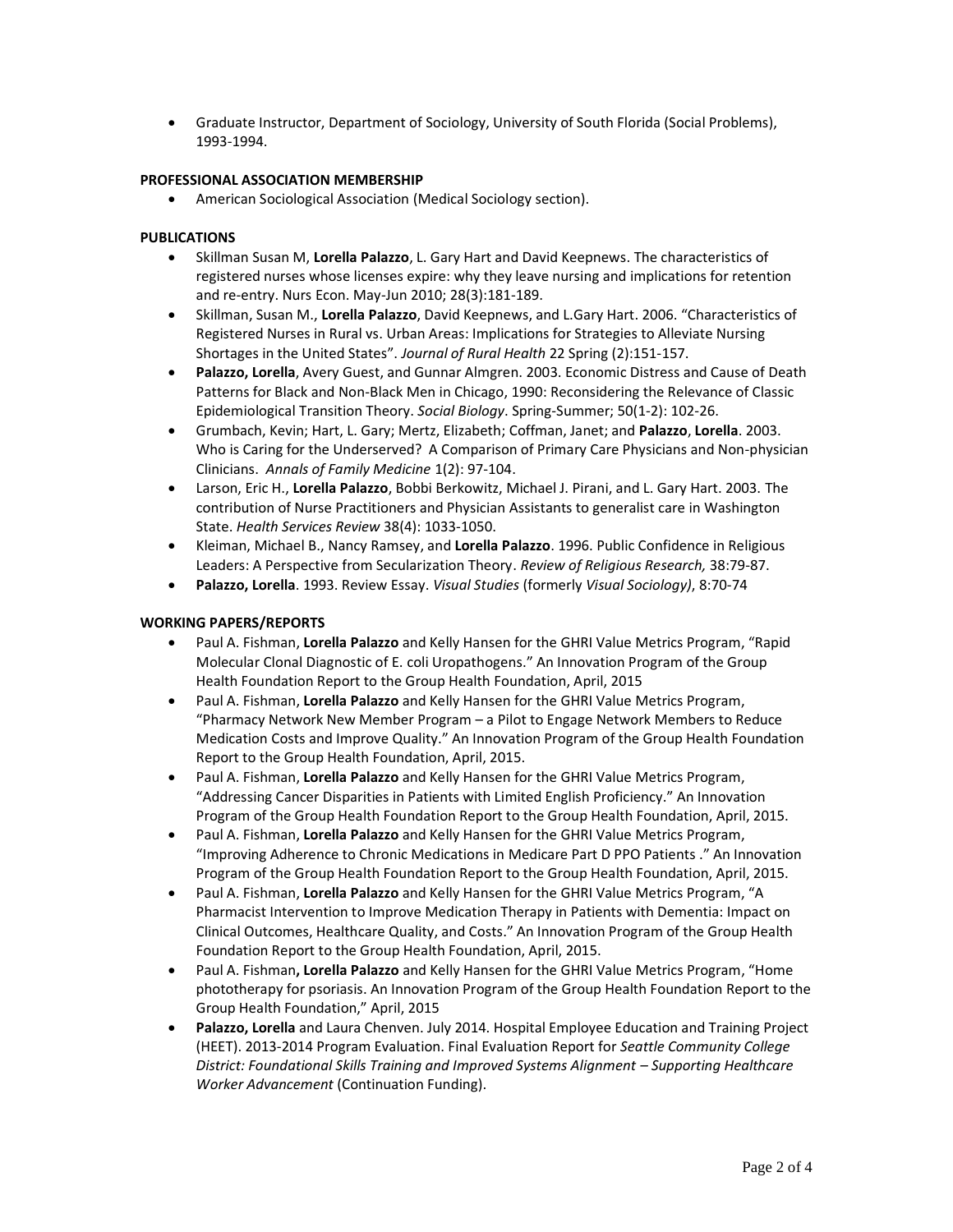- **Palazzo, Lorella** and Laura Chenven. July 2014. Hospital Employee Education and Training Project (HEET). 2013-2014 Program Evaluation. Final Evaluation Report for *Bellevue College: Pathways to RN* (Continuation Funding)
- **Palazzo, Lorella** and Laura Chenven. July 2014. Hospital Employee Education and Training Project (HEET). 2013-2014 Program Evaluation. Final Evaluation Report for *Highline Community College & Partners: HEAL-MAP Healthcare Education for Adult Learners-Medical Assistant Pathway*  (Continuation Funding).
- **Palazzo, Lorella**, Skillman, Susan M, Basye A, Morrison CC. 2013. Health workforce demand in Washington State: Employers' Current and Expected Needs for home care aides, medical assistants, nursing assistants certified, licensed practical nurses, associate's degree registered nurses. Seattle, WA: WWAMI Center for Health Workforce Studies, University of Washington.
- Skillman, Susan M., **Lorella Palazzo**, Mark P. Doescher, and Patricia Butterfield. 2012. Characteristics of rural RNs who live and work in different communities. Final Report #133. Seattle, WA: WWAMI Rural Health Research Center, University of Washington.
- Amira Y. El-Bastawissi, Douglas A. Conrad, Song Wang, Eric Ossiander, **Lorella Palazzo**, and Jan Norman. 2009. Impact of Washington State Diabetes Collaborative IV on Economic Outcomes, Medication Adherence, and Process of Care for Patients on Medicaid or who are State Employees. WA State Diabetes Collaborative IV Evaluation, Washington State Department of Health.
- Skillman, Susan M., **Lorella Palazzo**, L. Gary Hart, and Patricia Butterfield. 2007. Changes in the rural registered nurse workforce from 1980 to 2004. Final Report #115. Seattle, WA: WWAMI Rural Health Research Center, University of Washington.
- Skillman Susan M, **Lorella Palazzo**, L. Gary Hart, and David Keepnews. 2006. What happens to registered nurses whose licenses expire? An exploratory study in Washington State. Working Paper #110. Seattle, WA: WWAMI Center for Health Workforce Studies, University of Washington.
- Skillman, Susan M., **Lorella Palazzo**, David Keepnews, and L. Gary Hart. 2004 Characteristics of registered nurses in rural vs. urban areas: Implications for strategies to alleviate nursing shortages in the United States*.* WWAMI Center for Health Workforce Studies Working Paper #91, Department of Family Medicine, University of Washington.
- **Palazzo, Lorella**, Susan M. Skillman, and L. Gary Hart. 2002. The impact of the changing scope of practice of NPs, CNMs and PAs on the supply of practitioners and access to care: Oregon case study. WWAMI Center for Health Workforce Studies working paper #70, Department of Family Medicine, University of Washington.
- Larson, Eric, **Lorella Palazzo**, Bobbie Berkowitz, Mark J. Pirani, and L. Gary Hart. 2001. The contribution of nurse practitioners and physician assistants to generalist care in underserved areas of Washington State. WWAMI Center for Health Workforce Studies working paper #64, Department of Family Medicine, University of Washington.

# **CONFERENCE PRESENTATIONS**

- Skillman, Susan M., **Lorella Palazzo**, Meredith Fordyce, Mark Doescher, and Patricia Butterfield. Factors associated with rural-residing RNs' choices to work in larger rural and urban areas. Paper accepted for presentation at the *2008 Academy Health Annual Research Meeting. Washington, DC, June 8-10.*
- Skillman, Susan M. and **Lorella Palazzo**. Where Have the Nurses Gone? An Exploratory Study of RNs with Expired Licenses in Washington State. Presentation at the *3 rd National Conference of Nursing Workforce Leaders: Taking the Long View: Turning Vision into Action.* Portland, OR, April 28-30, 2005.
- Skillman, Susan M. and **Lorella Palazzo**. Education and Demographic Characteristics of Registered Nurses in Rural Areas of the U.S.: Analysis of the 2000 RN Sample Survey. Presentation at the *2004 Northwest Regional Rural Health Conference Spokane, WA (March 25-26).*